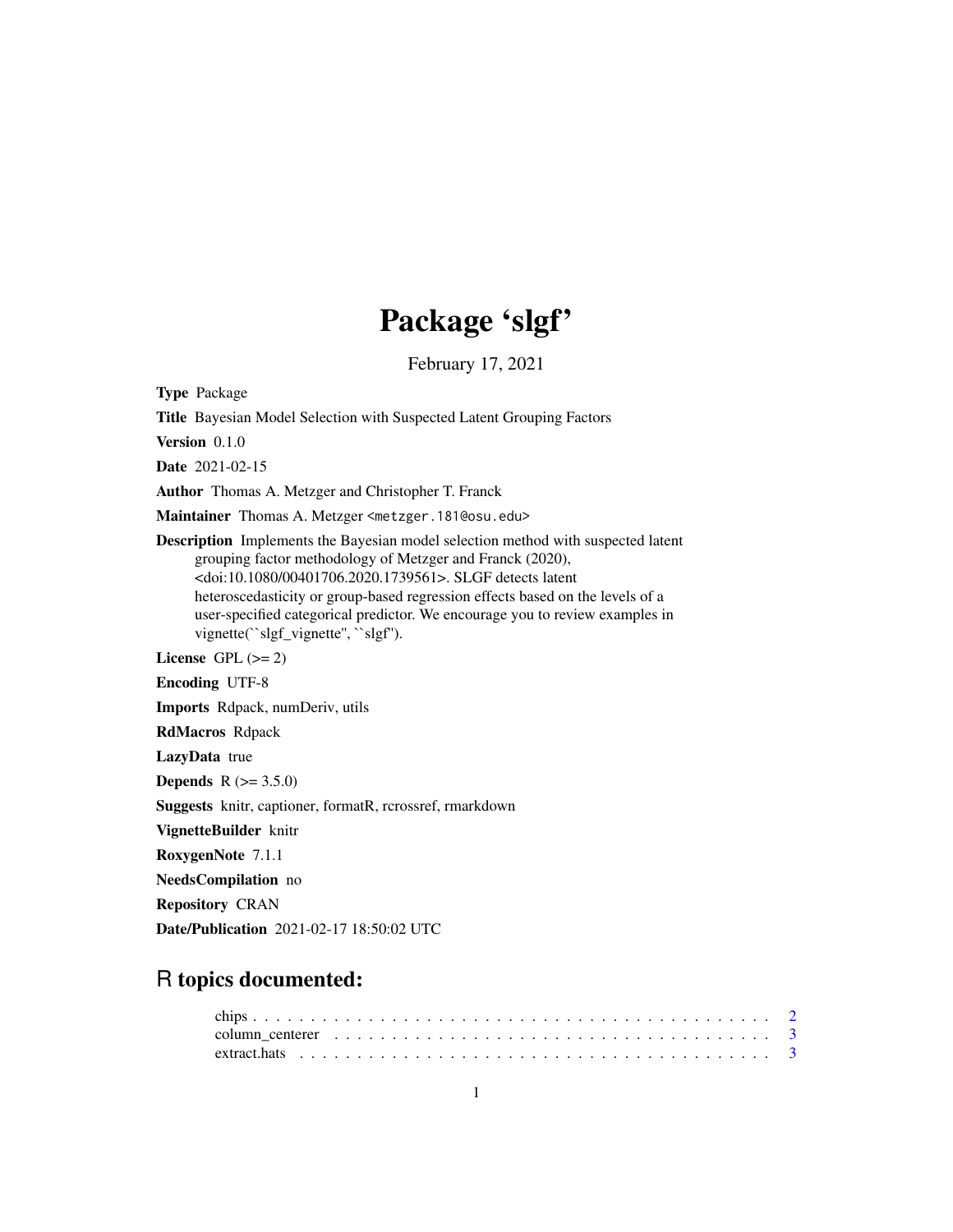#### <span id="page-1-0"></span>2 chips and the chips of the chips of the chips of the chips of the chips of the chips of the chips of the chips of the chips of the chips of the chips of the chips of the chips of the chips of the chips of the chips of th

| Index |  |  |  |  |  |  |  |  |  |  |  |  |  |  |  |  |  |  |
|-------|--|--|--|--|--|--|--|--|--|--|--|--|--|--|--|--|--|--|

chips *Chips data on breaking strength by starch type and chip thickness*

#### Description

Flurry (1939) analyzes the breaking strength of a starch chip as a function of the chip's thickness (measured in 10^-4 inches) and the type of plant from which the starch was derived (corn, canna, or potato).

#### Usage

data(chips)

#### Format

A data frame with 49 rows and 3 variables:

strength the response, the breaking strength.

film the chip's film thickness, measured in 10^-4 inches.

starch the chip's starch component: canna, corn, or potato

#### References

Flurry MS (1939). "Breaking strength, elongation and folding endurance of films of starches and gelatin used in sizing." *Technical Bulletin (United States Department of Agriculture)*, 674, 1–36.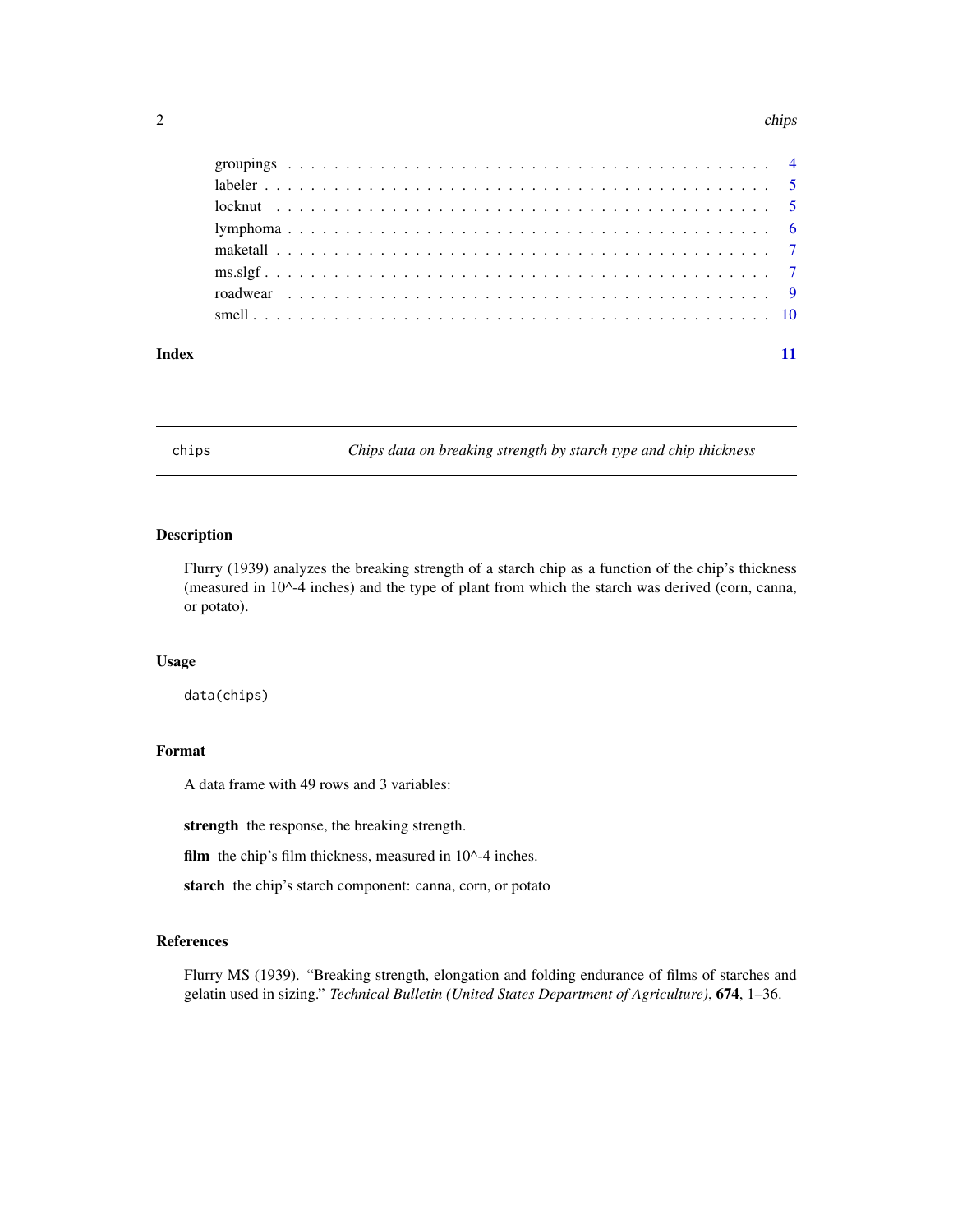<span id="page-2-0"></span>column\_centerer *Column centerer for a design matrix.*

#### Description

column\_centerer Centers the columns of a matrix by the column mean.

#### Usage

column\_centerer(mm)

#### Arguments

mm a model matrix.

#### Value

column\_centerer centers the columns of a design matrix by each column's mean.

#### Examples

```
set.seed(314159)
test.data <- data.frame("y"=c(rnorm(10,0,1), rnorm(10,3,1), rnorm(10,5,3)),
                        "x1"=c(rep("A",10), rep("B",10), rep("C",10)),
                        "x2"=rnorm(30,0,1))
m <- lm(y~x1+x2, data=test.data)
mm <- model.matrix(m)
column_centerer(mm)
```

| extract.hats | Obtain the concentrated maximum likelihood estimators from a speci- |
|--------------|---------------------------------------------------------------------|
|              | fied model.                                                         |

#### Description

extract.hats Returns the concentrated maximum likelihood estimators from a specified model.

#### Usage

extract.hats(slgf.obj, model.index = NULL)

#### Arguments

| slgf.obj    | output from ms. slgf                                          |
|-------------|---------------------------------------------------------------|
| model.index | the model index of the model for which estimates are desired. |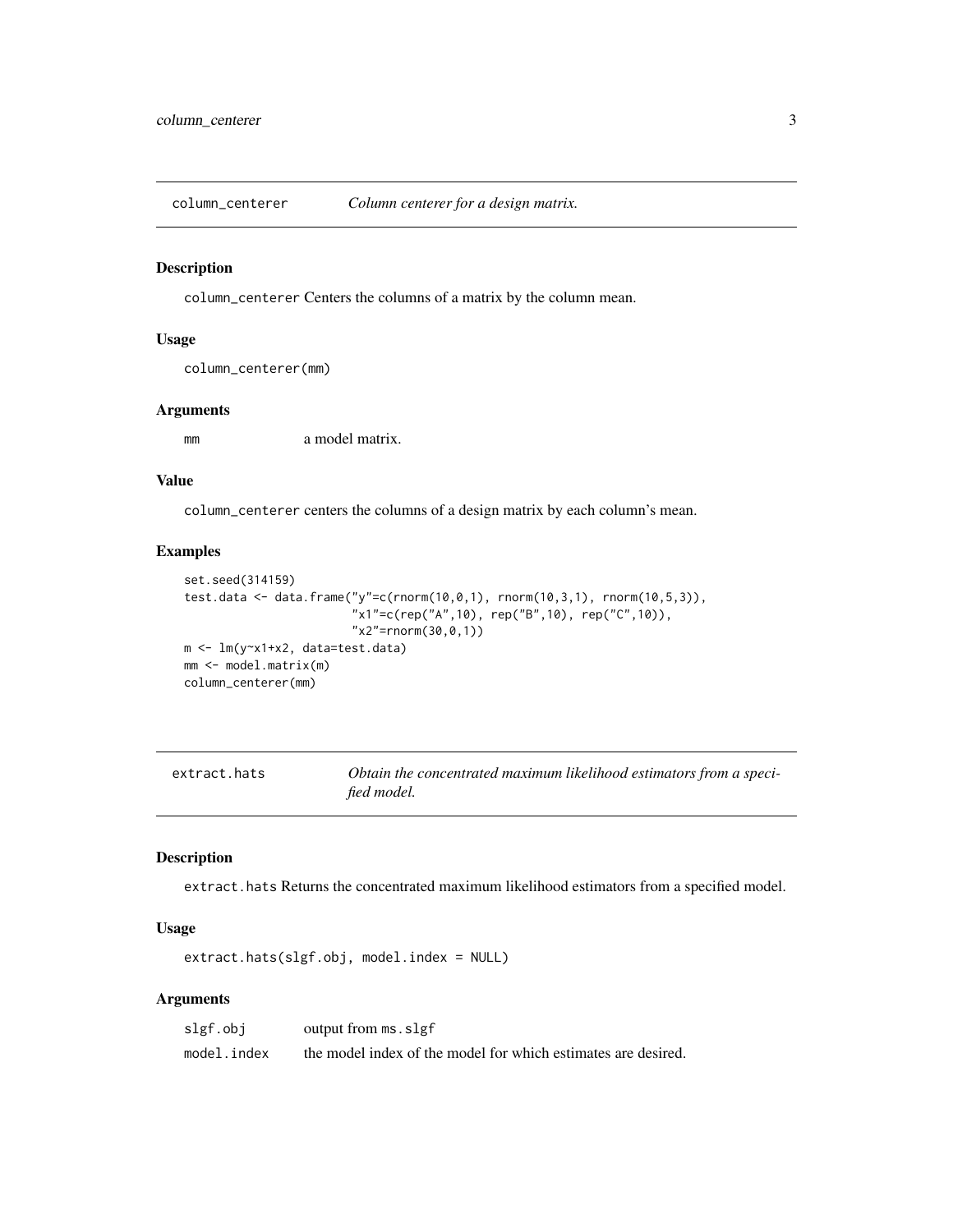#### <span id="page-3-0"></span>Value

extract.hats returns a list with the following elements: 1) model, the model desired 2) scheme, the scheme associated with the model desired 3) coef, the regression coefficients associated with the model desired 4) sigsq, the error variance(s) assicoated with the model desired 5) g, the g estimate, if prior="zs"

#### Examples

```
# Obtain the concentrated maximum likelihood estimates
```

```
# for the second-most probable model.
```

```
library(numDeriv)
```

```
set.seed(314159)
test.data <- data.frame("y"=c(rnorm(10,0,1), rnorm(10,3,1), rnorm(10,5,3)),
                        "x"=c(rep("A",10), rep("B",10), rep("C",10)))
test.models <- list("y~1", "y~x", "y~group")
test.models
test.out <- ms.slgf(dataf=test.data, response="y", lgf="x",
                    usermodels=test.models,
                    prior="flat", het=c(1,1,1), min.levels=1)
extract.hats(test.out, 2)
```
groupings *Groupings finder for two-way layouts.*

#### Description

groupings Computes the possible grouping schemes for a two-way layout with r rows and c columns.

#### Usage

```
groupings(data_matrix)
```
#### Arguments

data\_matrix an r by c data matrix.

#### Value

groupings returns the unique possible row-wise groupings of the input two-way layout.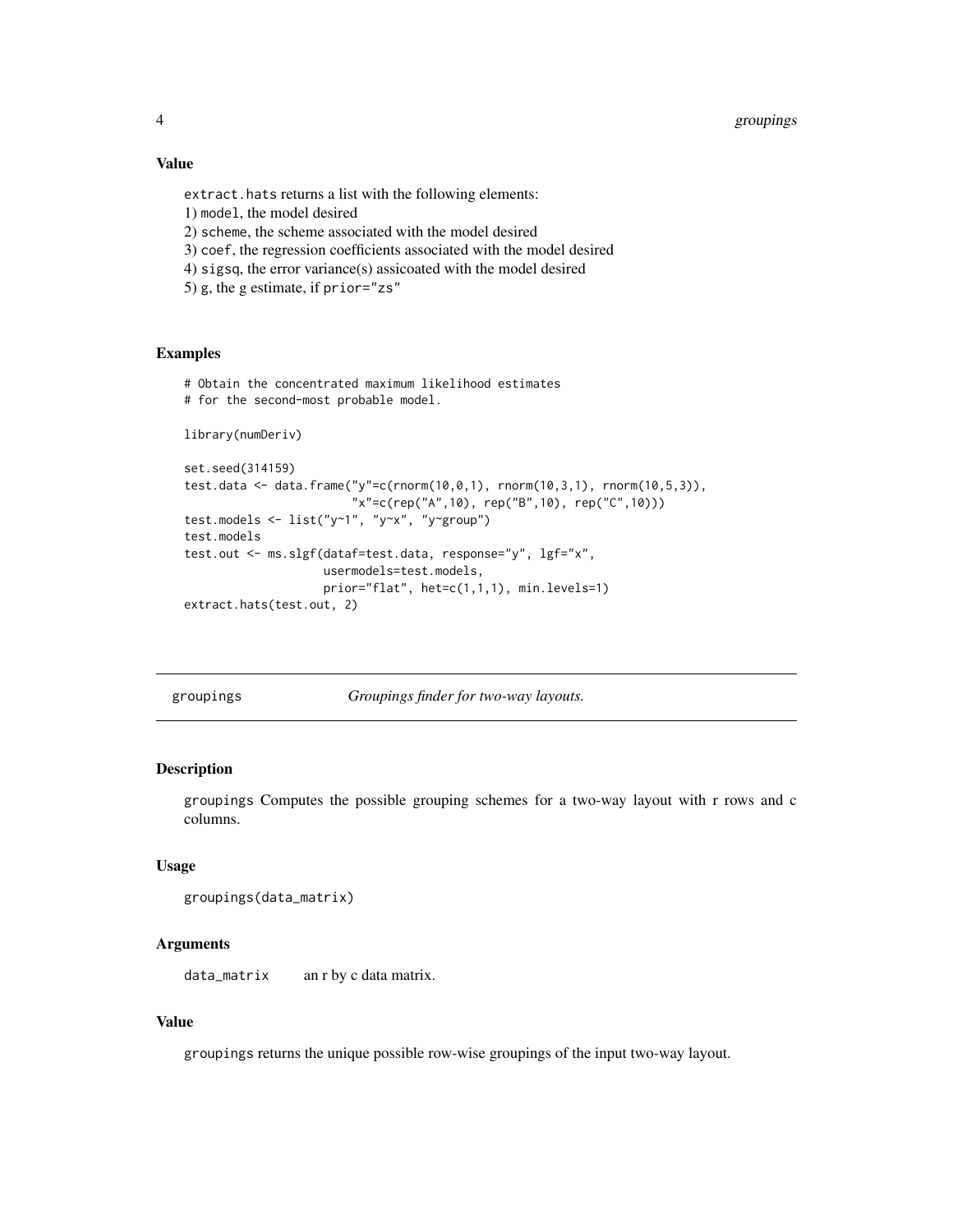#### <span id="page-4-0"></span>labeler 5

#### Examples

```
# Determine the possible row-wise groupings for an 8 by 5 matrix.
groupings(matrix(NA, nrow=8, ncol=4))
```
labeler *Labels observations according to group membership.*

#### Description

labeler Returns a Boolean indicator for each observation's group membership for a two-way layout.

#### Usage

labeler(nrows, ncols, combo.iteration)

labeler(nrows, ncols, combo.iteration)

#### Arguments

| nrows           | the number of rows in the data matrix.                |
|-----------------|-------------------------------------------------------|
| ncols           | the number of columns in the data matrix.             |
| combo.iteration |                                                       |
|                 | the index of the grouping scheme under consideration. |

#### Value

labeler returns a vector of 1s and 0s corresponding to the input vector's group membership by index.

locknut *Locknut data on torque required to tighten a fixture by plating method*

#### Description

Meek and Ozgur (1991) analyzes the torque required to strengthen a fixture (bolt or mandrel) as a function of the fixture's plating method (cadmium and wax, heat treating, and phosphate and oil, denoted CW, HT, and PO, respectively).

#### Usage

data(locknut)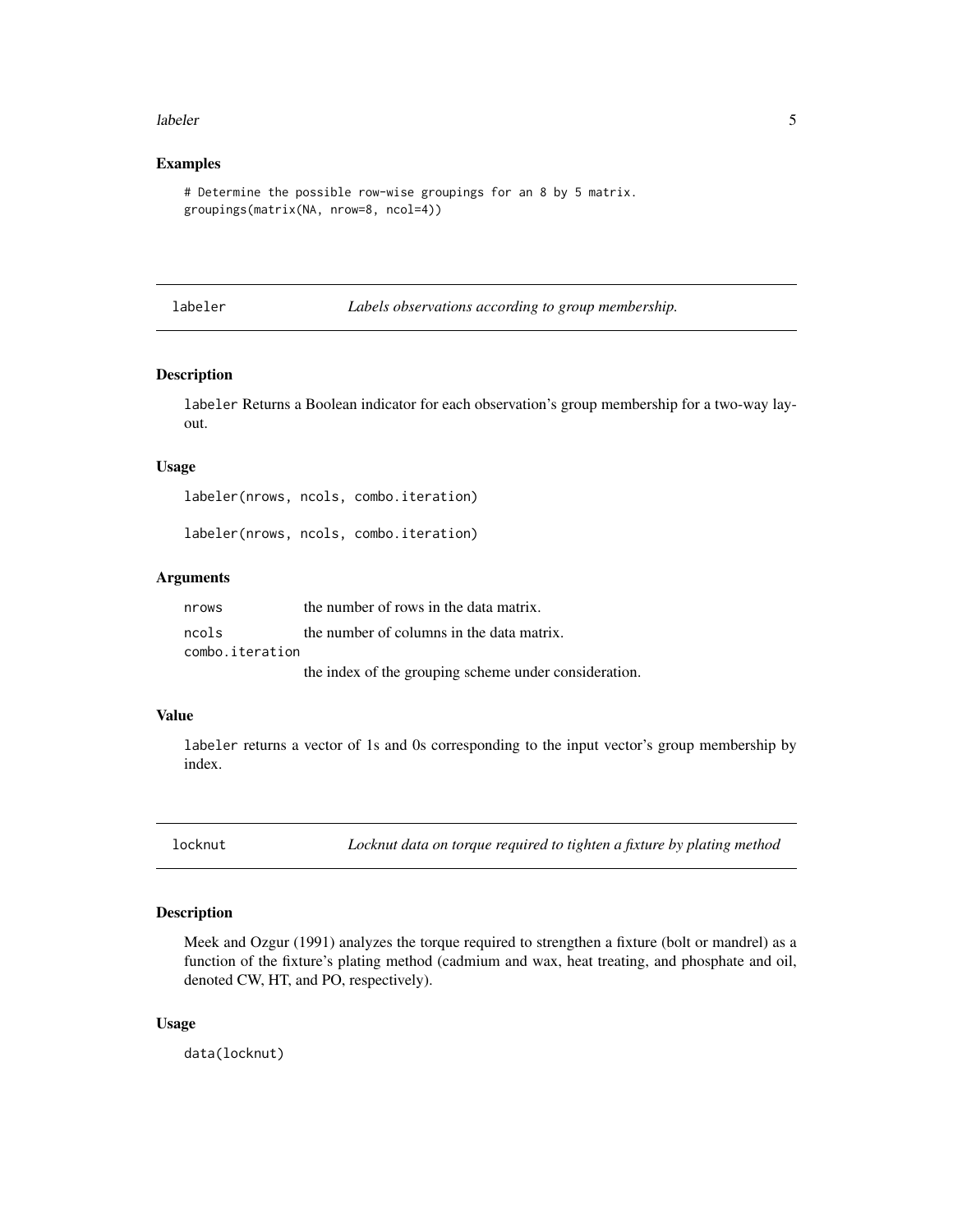#### <span id="page-5-0"></span>6 lymphoma

#### Format

A data frame with 60 rows and 3 variables:

Torque the response, the torque required to tighten the fixture.

Fixture the type of fixture, bolt or mandrel.

Plating the plating treatment, CW, HT, or PO.

#### References

Meek GE, Ozgur CO (1991). "Torque Variation Analysis." *Journal of the Industrial Mathematics Society*, 41, 1–16.

| lymphoma | Lymphoma data on genomic hybridizaiton signal from six dogs with |
|----------|------------------------------------------------------------------|
|          | normal and tumor tissue samples taken.                           |

#### Description

Franck et. al. (2013) analyzes the genomic hybridization signal measured from normal and tumor tissue samples taken from six dogs.

#### Usage

data(lymphoma)

#### Format

A data frame with 6 rows and 2 variables:

- V1 the signals from the normal tissue samples.
- V2 the signals from the tumor tissue samples.

#### References

Franck CT, Nielsen DM, Osborne JA (2013). "A method for detecting hidden additivity in twofactor unreplicated experiments." *Computational Statistics \& Data Analysis*, 67(Supplement C), 95–104. ISSN 0167-9473, doi: [10.1016/j.csda.2013.05.002,](https://doi.org/10.1016/j.csda.2013.05.002) [https://doi.org/https://doi.](https://doi.org/https://doi.org/10.1016/j.csda.2013.05.002) [org/10.1016/j.csda.2013.05.002](https://doi.org/https://doi.org/10.1016/j.csda.2013.05.002).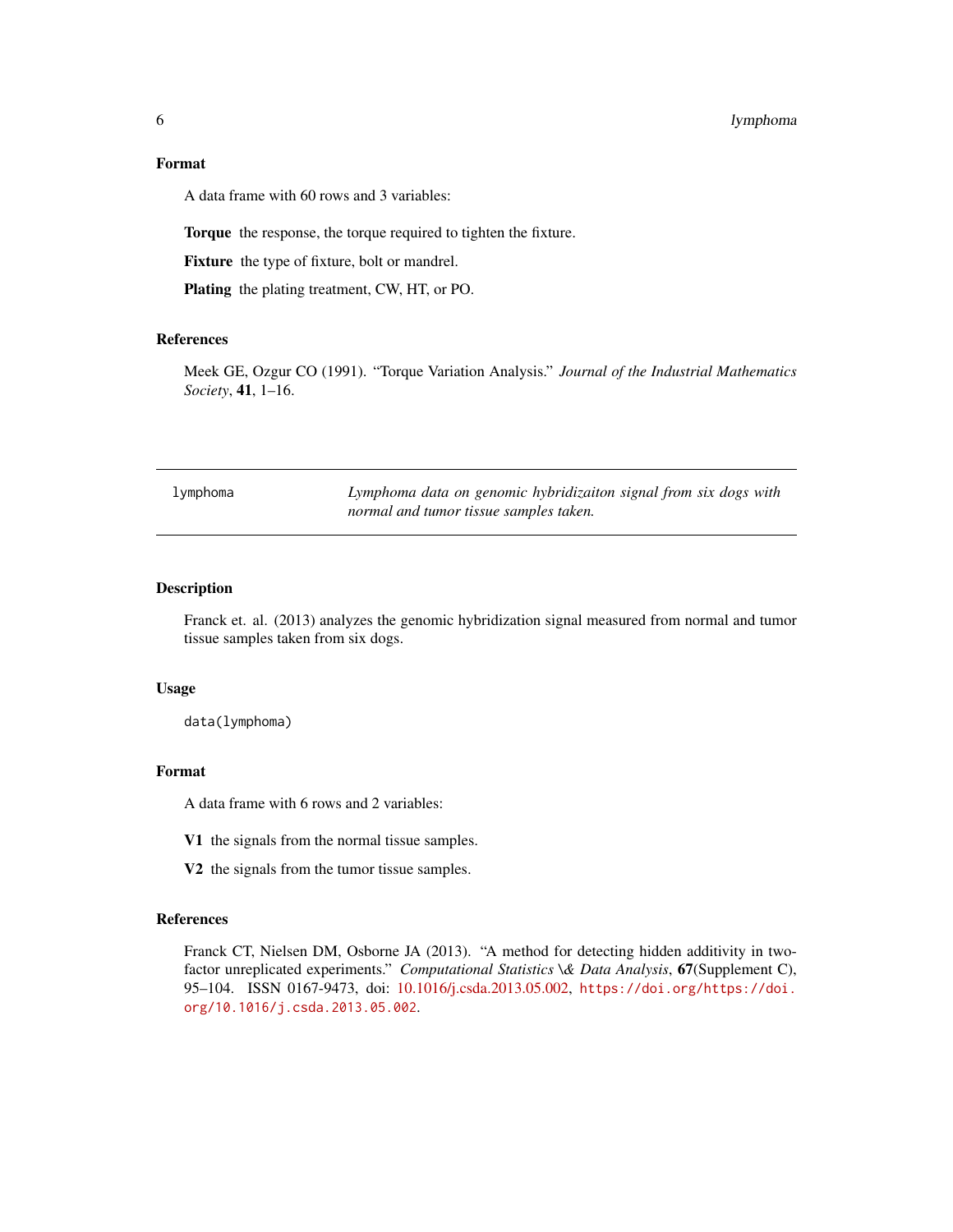<span id="page-6-0"></span>

#### Description

maketall Converts a two-way layout into tall format with row and column index labels.

#### Usage

```
maketall(data_matrix)
```
#### Arguments

data\_matrix an r by c data matrix.

#### Value

maketall returns a data frame containing the original observations, row labels, and column labels.

#### Examples

library(slgf) maketall(lymphoma)

ms.slgf *Bayesian Model Selection with Latent Group-Based Regression Effects and Heteroscedasticity*

#### Description

ms.slgf Implements the model selection method proposed by (Metzger and Franck 2019).

#### Usage

```
ms.slgf(
  dataf,
  response,
  lgf = NA,
  usermodels,
  prior = "flat",
 het = rep(0, length(usermodels)),
  min.levels = 1
)
```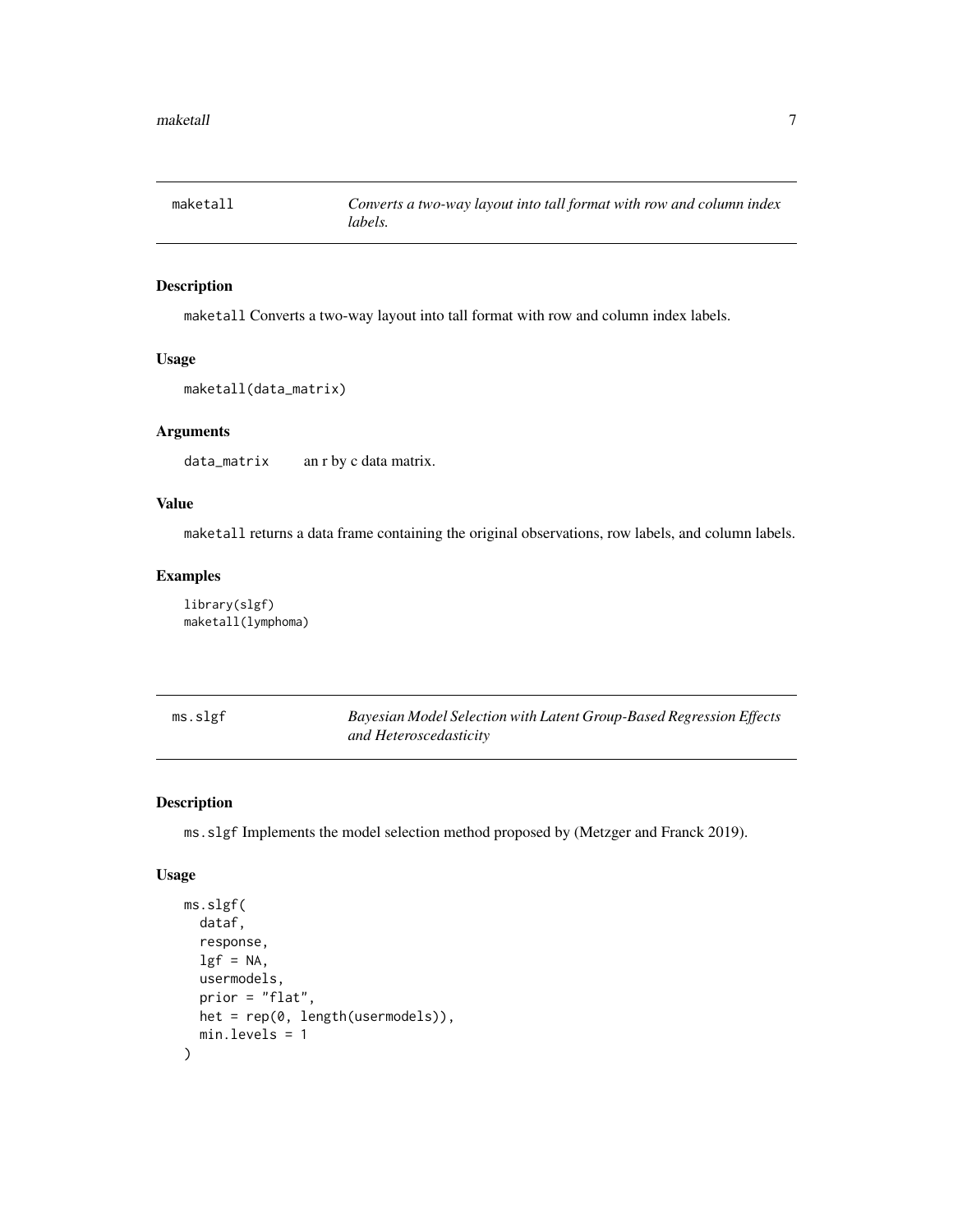#### **Arguments**

| dataf      | A data frame containing a continuous response, at least one categorical predic-<br>tor, and any other covariates of interest. This data frame should not contain<br>column names with the character string group.                                                                                                                   |
|------------|-------------------------------------------------------------------------------------------------------------------------------------------------------------------------------------------------------------------------------------------------------------------------------------------------------------------------------------|
| response   | A character string indicating the column of dataf that contains the response.                                                                                                                                                                                                                                                       |
| lgf        | A character string indicating the column of 'dataf' that contains the suspected<br>latent grouping factor (SLGF).                                                                                                                                                                                                                   |
| usermodels | A list of length M where each element contains a string of $*R*$ class formula or<br>character indicating the models to consider. The term group should be used<br>to replace the name of the slgf in models with group-based regression effects.<br>This list must contain at least one model with group-based regression effects. |
| prior      | A character string "flat" or "zs" indicating whether to implement the flat or<br>Zellner-Siow mixture g-prior on regression effects, respectively. Defaults to<br>"flat".                                                                                                                                                           |
| het        | A vector of 0s and 1s of length M. If the mth element of het is 0, then the<br>mth model of usermodels is considered in a homoscedastic context only; if the<br>mth element of het is 1, the mth model of usermodels is considered in both<br>homoscedastic and heteroscedastic contexts.                                           |
| min.levels | A numeric value indicating the minimum number of levels of the SLGF that can<br>comprise a group. Defaults to 1.                                                                                                                                                                                                                    |

#### Value

ms.slgf returns a list of six elements:

1) results, an M by 11 matrix where columns contain the model selection results and information for each model, including:

- Model, the formula associated with each model;
- Scheme, the grouping scheme associated with each model;
- Variance, a label of whether each model is homoscedastic or heteroscedastic;
- logFlik, the fractional log-likelihood associated with each model;
- Mod.Prior, the prior assigned to each model;
- Fmodprob, the fractional posterior probability associated with each model;

- Cumulative, the cumulative fractional posterior probability associated with a given model and the previous models;

- dataf.Index, an index indicating which element of group.datafs contains the corresponding group dataframe;

- mle.index, an index indicating which element of coefficients, variances, and gs contains the corresponding estimates;

- Model.Index, an index indicating where the model ranks in its posterior model probability;

- Class, a label of the model with its group variance specification;

2) group.datafs, a list containing dataframes associated with each model class containing the appropriate effects, including group effects;

3) scheme. Probs, a data. frame containing the total posterior probability for each grouping scheme considered;

4) class.Probs, a data.frame containing the total posterior probability for each model class considered;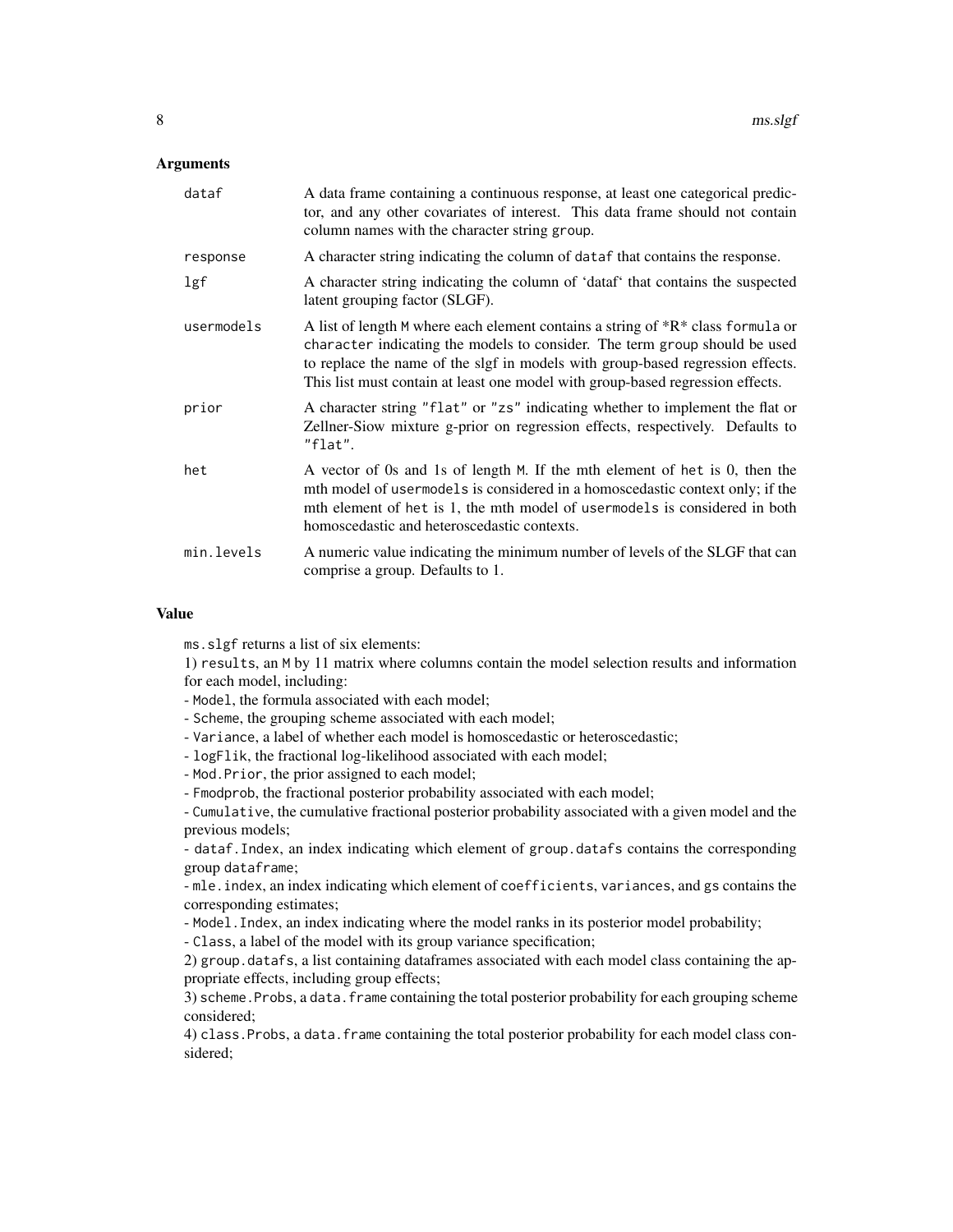#### <span id="page-8-0"></span>roadwear 90 August 2014 is a strong structure of the structure of the structure of the structure of the structure of the structure of the structure of the structure of the structure of the structure of the structure of the

5) coefficients, MLEs for each model's regression effects; 6) variances, MLEs based on concentrated likelihood for each model's variance(s); 7) gs, MLEs based on concentrated likelihood for each model's g; only included if prior="zs".

#### Author(s)

Thomas A. Metzger and Christopher T. Franck

#### References

Metzger TA, Franck CT (2019). "Detection of latent heteroscedasticity and group-based regression effects in linear models via Bayesian model selection." *arXiv e-prints*.

#### Examples

library(numDeriv)

# Fit a a heteroscedastic ANOVA example with distinct means by level of the LGF.

```
set.seed(314159)
test.data <- data.frame("y"=c(rnorm(10,0,1), rnorm(10,3,1), rnorm(10,5,3)),
                        "x"=c(rep("A",10), rep("B",10), rep("C",10)))
test.models <- list("y~1", "y~x", "y~group")
test.out <- ms.slgf(dataf=test.data, response="y", lgf="x",
                    usermodels=test.models,
                    prior="flat", het=c(1,1,1), min.levels=1)
test.out$results[1:3,c(1:4,6,7)]
```
roadwear *Roadwear data on four tires, each comprising three compounds, from a balanced incompleted block design.*

#### Description

Davies (1954) analyzes the wear on four tires, where each tire comprises three distinct compounds.

#### Usage

```
data(roadwear)
```
#### Format

A data frame with 12 rows and 3 variables:

abrasion the measurement of abrasion.

compound the compound from which each measurement was taken, either A, B, C, or D.

tire the tire from which each measurement was taken, either 1, 2, 3, or 4.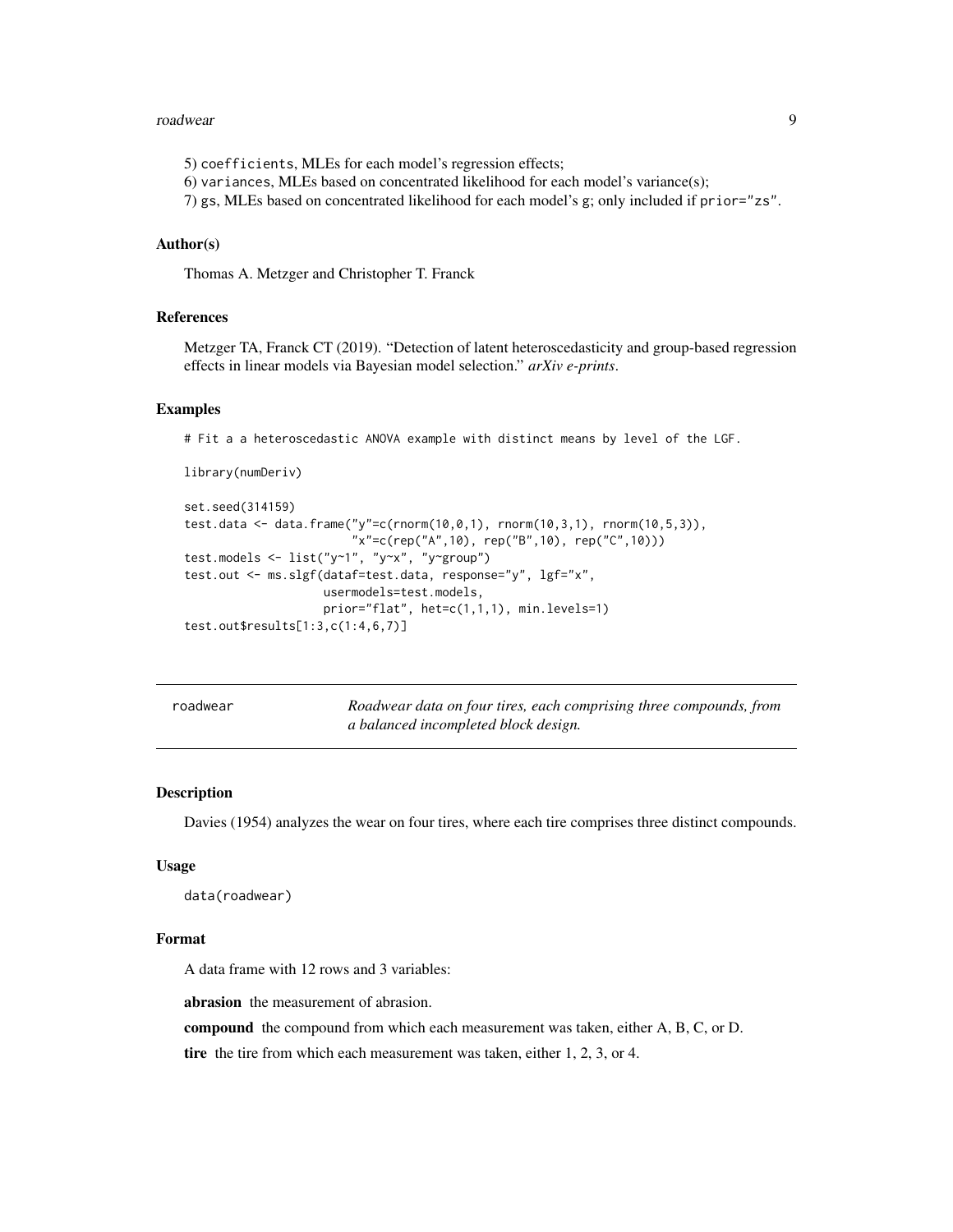#### <span id="page-9-0"></span>References

Davies OL (1954). *The Design and Analysis of Industrial Experiments*. Oliver \& Boyd, London.

smell *Smell data on olfactory function by age group*

#### Description

O'Brien and Heft (1995) studied the University of Pennsylvania Smell Identification Test (UPSIT). 180 subjects of different age groups were asked to describe 40 different odors. Olfactory index was quantified by the Freeman-Tukey modified arcsine transformation on the proportion of correctly identified odors. Subjects were divided into five age groups: group 1 if age 2 or younger; group 2 if between ages 26 and 40; group 3 if between ages 41 and 55; group 4 if between ages 56 and 70; and group 5 if older than 75.

#### Usage

data(smell)

#### Format

A data frame with 180 rows and 2 variables:

agecat age category, from 1 to 5.

olf olfactory function, measured as the Freeman-Tukey modified arcsine transformation on the proportion of correctly identified odors.

#### Source

[SAS/STAT 15.2 User's Guide](https://documentation.sas.com/?docsetId=statug&docsetTarget=statug_glm_examples10.htm&docsetVersion=15.2&locale=zh-TW)

#### References

OBrien RG, Heft MW (1995). "New Discrimination Indexes and Models for Studying Sensory Functioning in Aging." *Journal of Applied Statistics*, 22, 9–27.